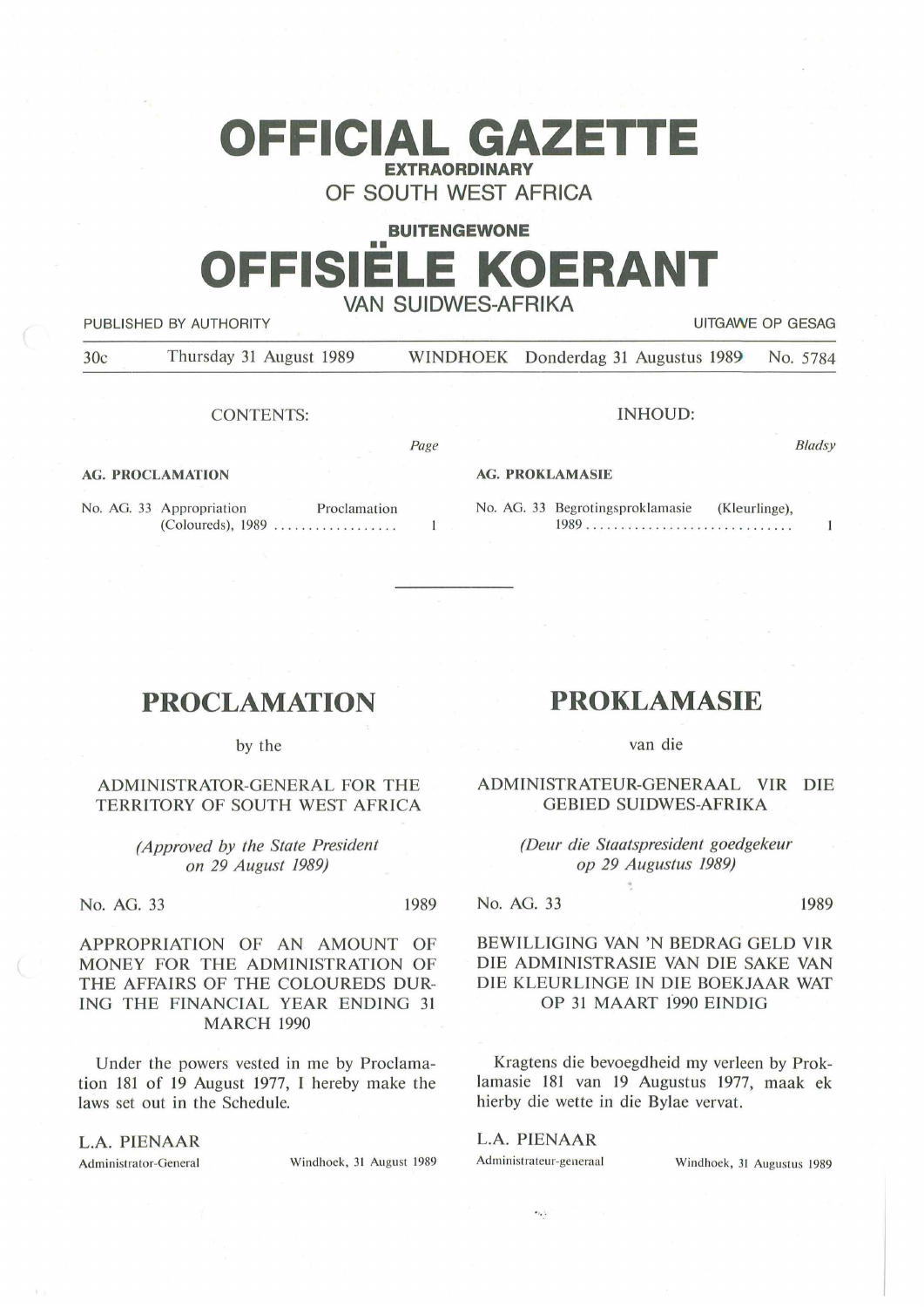#### SCHEDULE

### *Appropriation of R52 734 555 for the administration of the affairs of the Coloureds.*

1. Subject to the provisions of the Representative Authorities Proclamation, 1980 (Proclamation AG. 8 of 1980), the amounts of money set out in column 1 of the Annexure are hereby appropriated, as a charge to the Revenue Fund of the Representative Authority of the Coloureds, for the administration of the affairs of the Coloureds during the financial year ending 31 March 1990.

#### *Short title.*

2. This Proclamation shall be called the Appropriation Proclamation (Coloureds), 1989.

|                  | <b>VOTE</b>                                                                                                                                                                                | <b>COLUMN 1</b> | <b>COLUMN 2</b> |
|------------------|--------------------------------------------------------------------------------------------------------------------------------------------------------------------------------------------|-----------------|-----------------|
| No.              | Title                                                                                                                                                                                      | $\mathbb{R}$    | R               |
| 1                | SECRETARIAT                                                                                                                                                                                | 6 813 900       |                 |
|                  | Including $-$<br>Administration:<br>External and Internal Relations:<br>Official entertainment ,                                                                                           |                 | 5 000           |
| 2.               |                                                                                                                                                                                            | 10 422 555      |                 |
| $\overline{3}$ . | $EDUCATION$                                                                                                                                                                                | 27 063 500      |                 |
|                  | Including $-$<br>Administration:<br>External and Internal Relations:<br>Official entertainment<br>Outdoor Education Brakwater:<br>External and Internal Relations:<br>Ceremonial functions |                 | 2 500<br>1 500  |
| 4.               | AGRICULTURE                                                                                                                                                                                | 684 000         |                 |
| 5.               | WELFARE AND HEALTH                                                                                                                                                                         | 7 578 100       |                 |
| 6.               | CULTURAL PROMOTION, SPORT AND YOUTH                                                                                                                                                        | 172 500         |                 |
|                  | <b>TOTAL</b>                                                                                                                                                                               | 52 734 555      |                 |

#### ANNEXURE